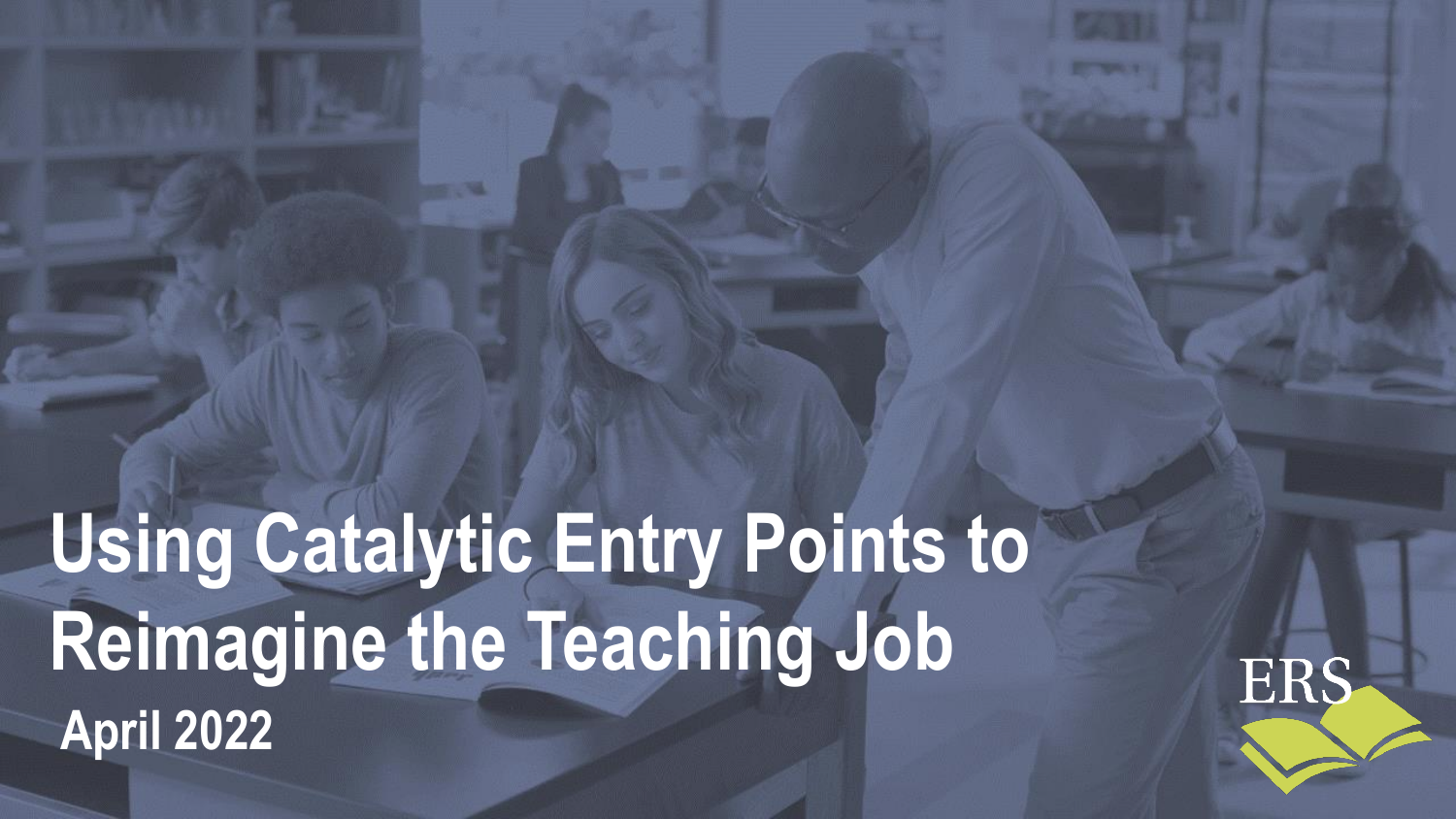### **A "build toward" vision of the teaching job requires reallocating resources to support creation of diverse and well-supported teams**

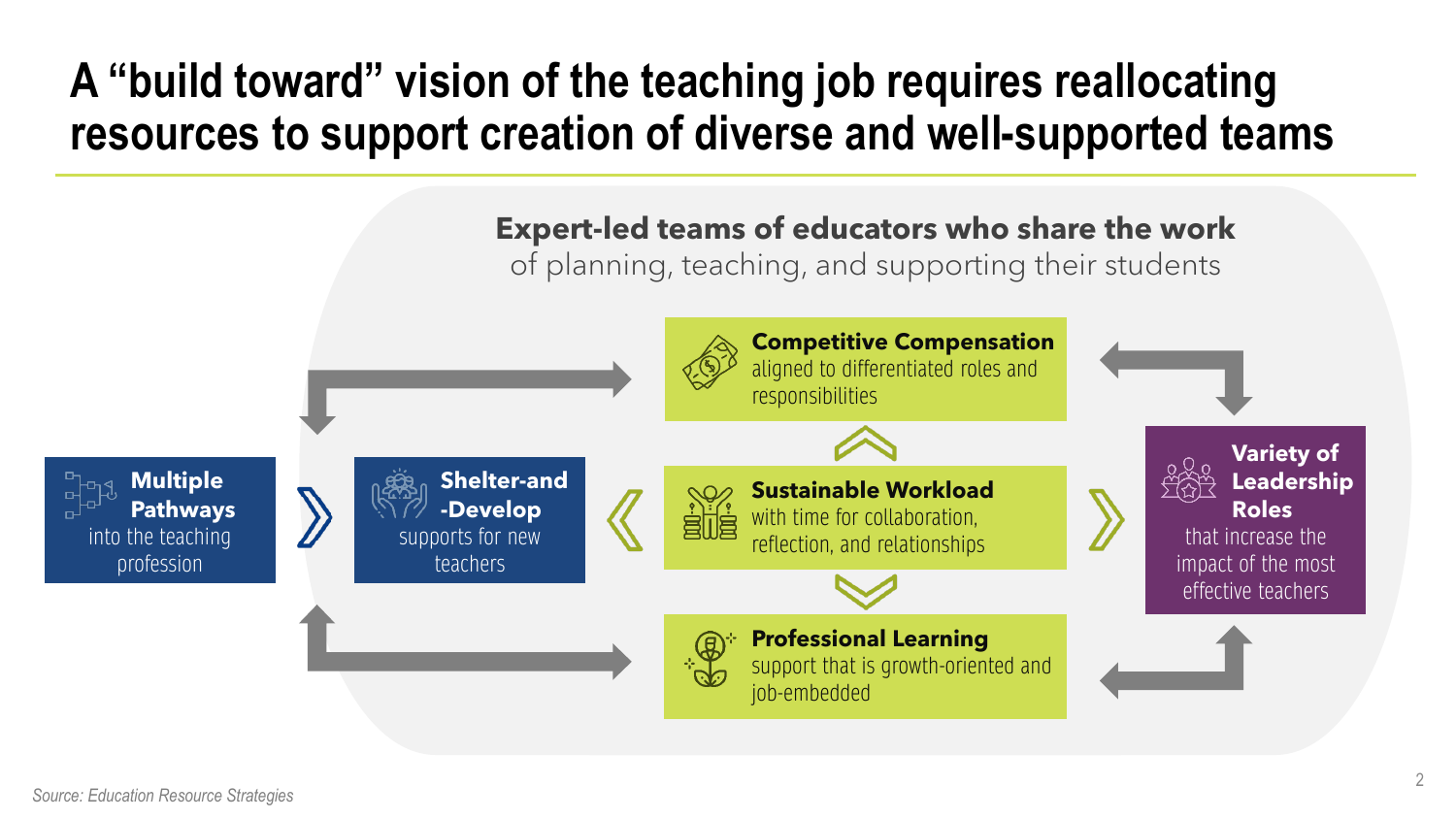### **Even with a bold vision, most efforts to reimagine teaching fall short**



#### **Common barriers to progress**

- Piloting without concrete plans to scale
- Policy/CBA constraints that limit innovation to one-off exceptions
- Siloed, strategy-specific innovation models
- Difficulty demonstrating impact; lack of continuous improvement strategy
- Limited school leadership capacity or buy-in that hinders efforts to scale
- Inertia; turnover; on to "the next thing"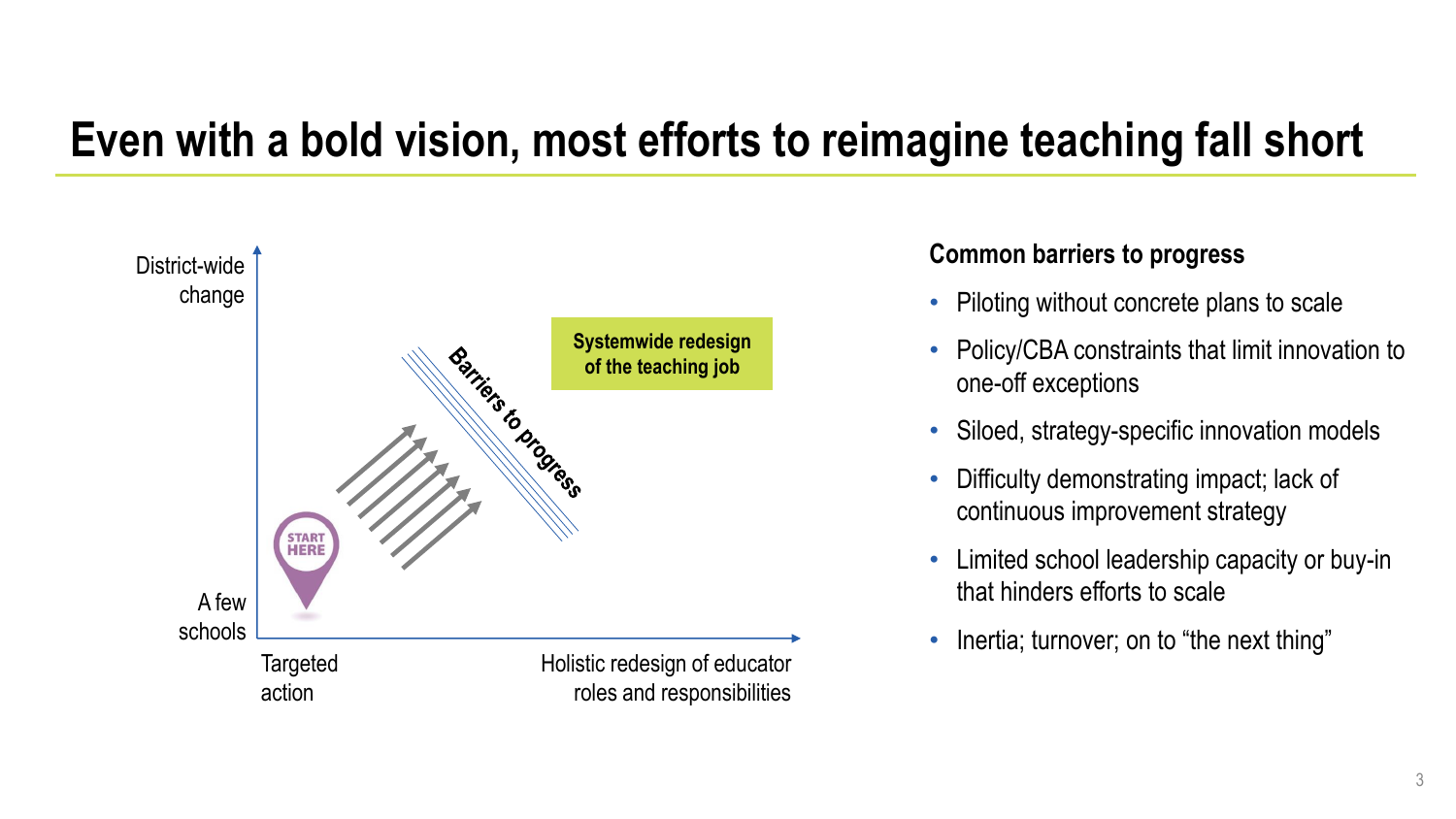### **Catalytic entry points differ from traditional approaches to innovation**

Catalytic entry points to reimagine the teaching job…

- Address felt needs and pain points right now
- Build towards a fundamentally improved student and teacher experience
- Build new skills and mindsets at all levels in support of the vision
- Motivate, enable and force change in other critical areas
- Tackle underlying cost structures to enable long-term sustainability
- Requires fundamental change at the system and school level that enables lasting impact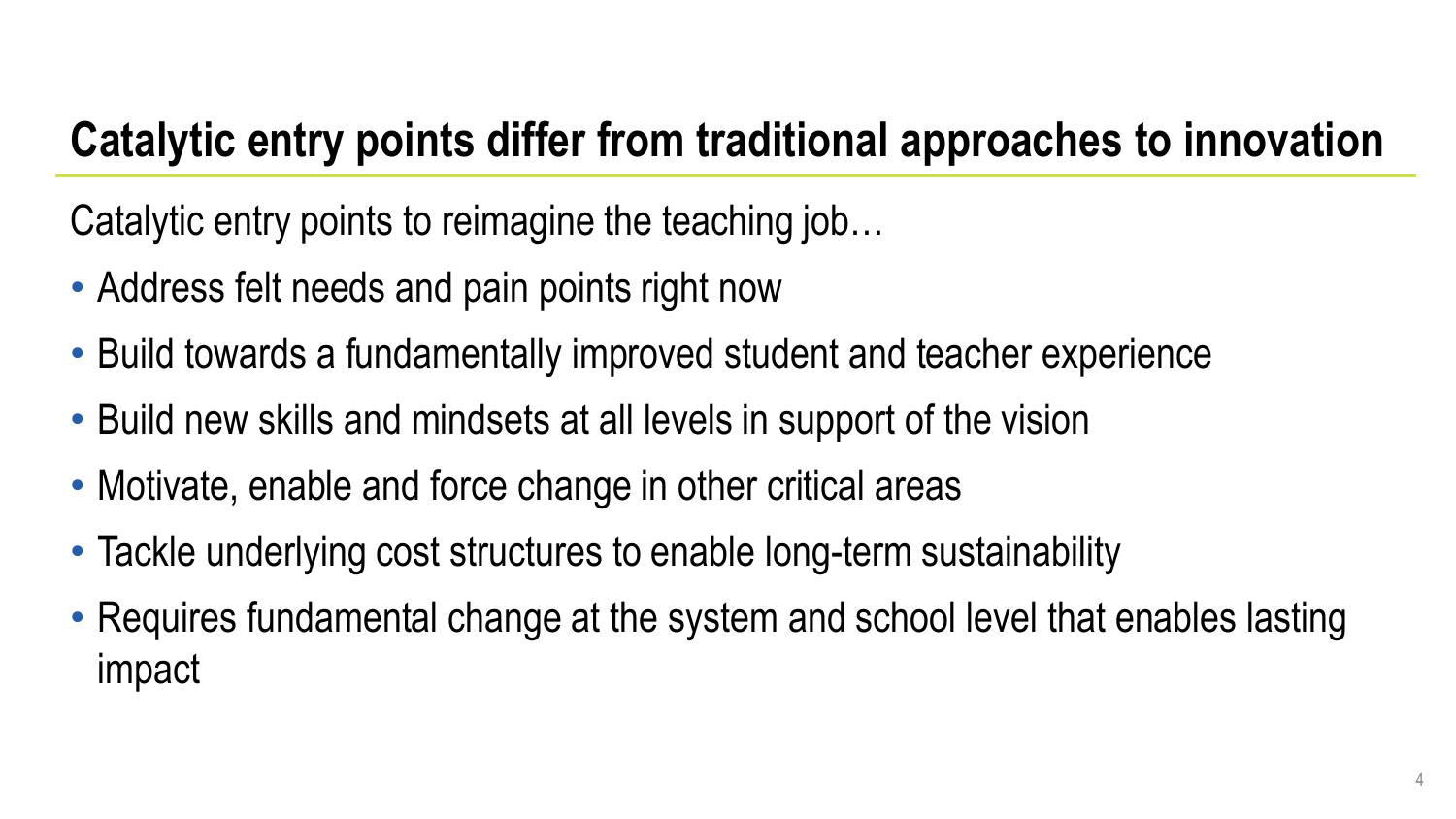### **Catalytic entry points to reimagine the teaching job must go beyond traditional pilots and isolated innovations**

#### **Hallmarks of high-potential "do now" approaches to reimagine the teaching job:**

- **Collaborative, expert-led teams:** Teachers are organized in teams that include at least one educator with expertise in the content being taught and can incorporate a range of traditional and non-traditional educator roles
- **Every student known:** Teacher assignments and schedules ensure that every student and their unique needs are known as an individual by at least one effective educator
- **Time for planning, reflection and restoration:** Teacher schedules balance time for instruction, reflection, peer observation, and 90 min/week for content-focused collaborative planning
- **Built on a foundation of strong curricula:** High-quality, standards-aligned curricula and instructional materials that create a foundation from which all educators can provide rigorous and engaging instruction  $5\frac{1}{2}$

**Regardless of the specific entry point, "do now" models are most likely to catalyze longterm change if they:**

- Encompass more than one dimension for organizing resources to improve the teaching job
- Incorporate policy or process improvements at the system level that make the strategy replicable and scalable
- Include both near-term actions and a vision for what the next phase of change will include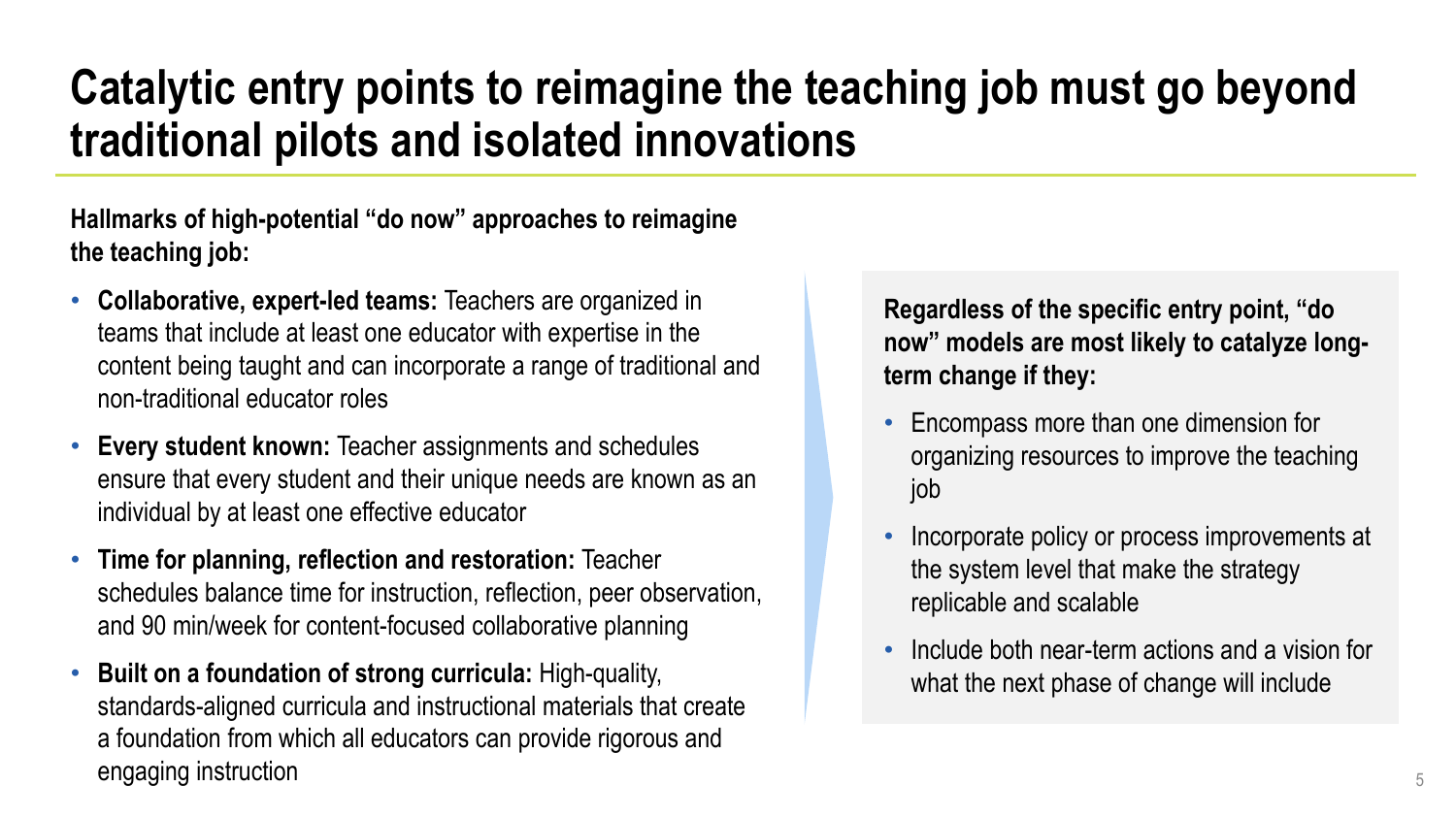### **Catalytic entry points for reimagining the teaching job**

| <b>Drive instructional</b><br>improvement through<br>team-based professional<br>learning | $\left( 2\right)$<br>Improve the<br>sustainability of<br>the core teaching job | $\left(3\right)$<br><b>Better develop</b><br>and retain<br>rookie teachers | $\left( 4\right)$<br><b>Strengthen and</b><br>link compensation<br>and career pathways | (5)<br>Diversify and<br>expand the incoming<br>teaching force        |
|------------------------------------------------------------------------------------------|--------------------------------------------------------------------------------|----------------------------------------------------------------------------|----------------------------------------------------------------------------------------|----------------------------------------------------------------------|
| <b>Expert-Led Teams</b><br>of Educators Who<br><b>Share the Work</b>                     | <b>Expert-Led Teams</b><br>of Educators Who<br><b>Share the Work</b>           | <b>Expert-Led Teams</b><br>of Educators Who<br><b>Share the Work</b>       | <b>Competitive</b><br><b>Compensation</b>                                              | <b>Multiple</b><br>머<br><b>Pathways</b>                              |
| <b>Variety of</b><br><b>Leadership</b><br><b>Roles</b>                                   | <b>Sustainable</b><br><b>Workload</b>                                          | <b>Shelter-and</b><br>-Develop                                             | <b>Variety of</b><br><b>ARA</b><br><b>Leadership</b><br><b>Roles</b>                   | <b>Shelter-and</b><br>-Develop                                       |
| <b>Professional</b><br><b>Learning</b>                                                   | <b>Competitive</b><br><b>Compensation</b>                                      | <b>Professional</b><br><b>Learning</b>                                     |                                                                                        | <b>Expert-Led Teams</b><br>of Educators Who<br><b>Share the Work</b> |
|                                                                                          |                                                                                | <b>Variety of</b><br>Leadership<br><b>Roles</b>                            |                                                                                        | <b>Competitive</b><br><b>Compensation</b>                            |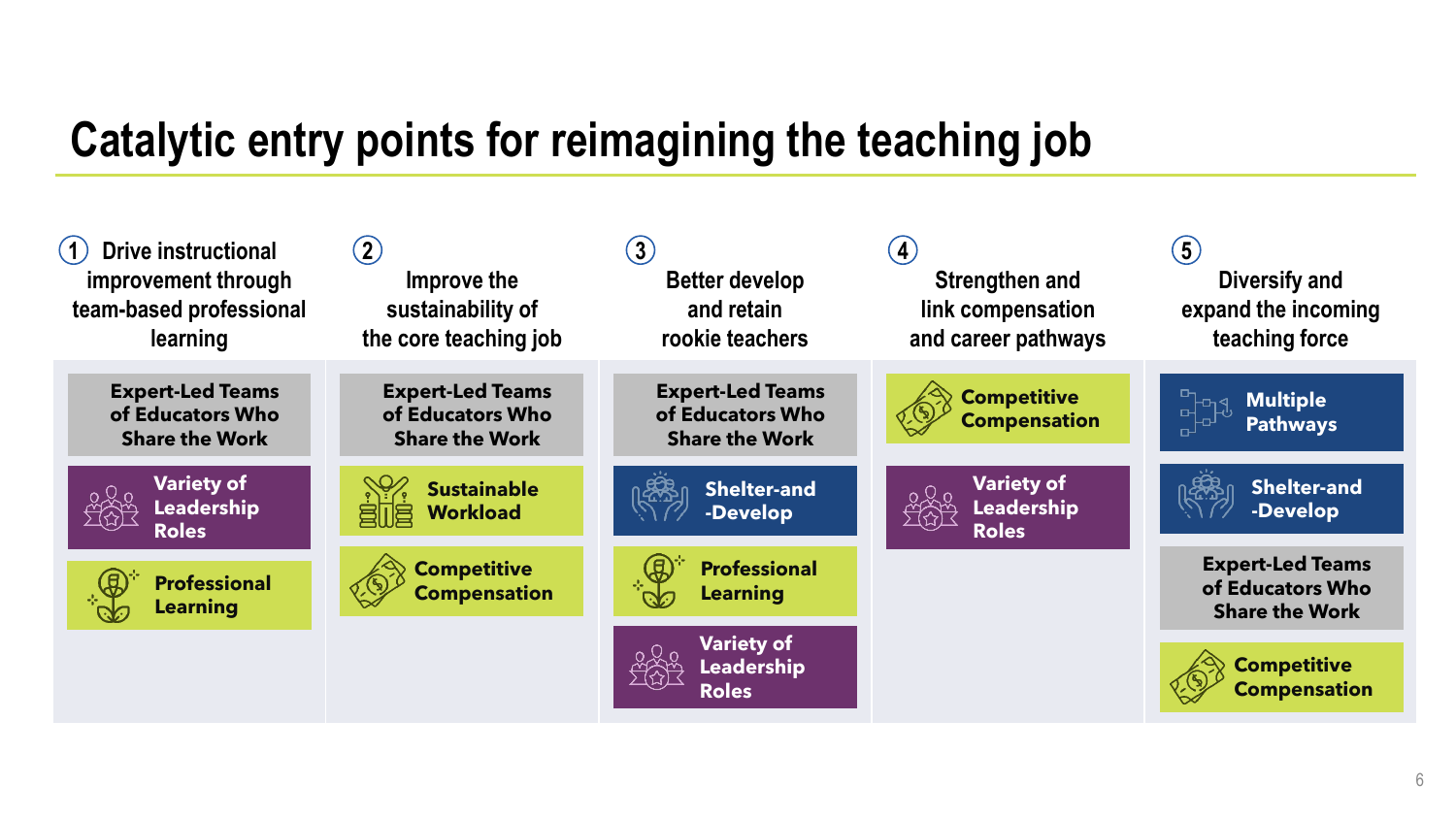#### Typical experience:



- Teachers working as individuals
- Collaborative planning time is limited and rarely focused on lesson planning and adjusting instruction of the curriculum being taught
- Limited opportunities for growth-oriented observation and feedback



Pursuing this entry point could include:

Shelter-and -Develop

Multiple Pathways

• Teachers operating as a team, with at least 90 minutes/week of content-focused collaboration time

**Expert-led teams of educators who share the work**

**A**<sup>+</sup> Professiona Learning

**Competitive** Compensation Sustainable Workload

Variety of Leadership Roles

- Highly effective teacher with deep content expertise in a leadership role
- Team leader has added responsibility for facilitating collaborative planning and observation cycles—ideally with additional release time
- Depending on grade level and subject, team has opportunities to flexibly regroup students to target instruction and enable small group attention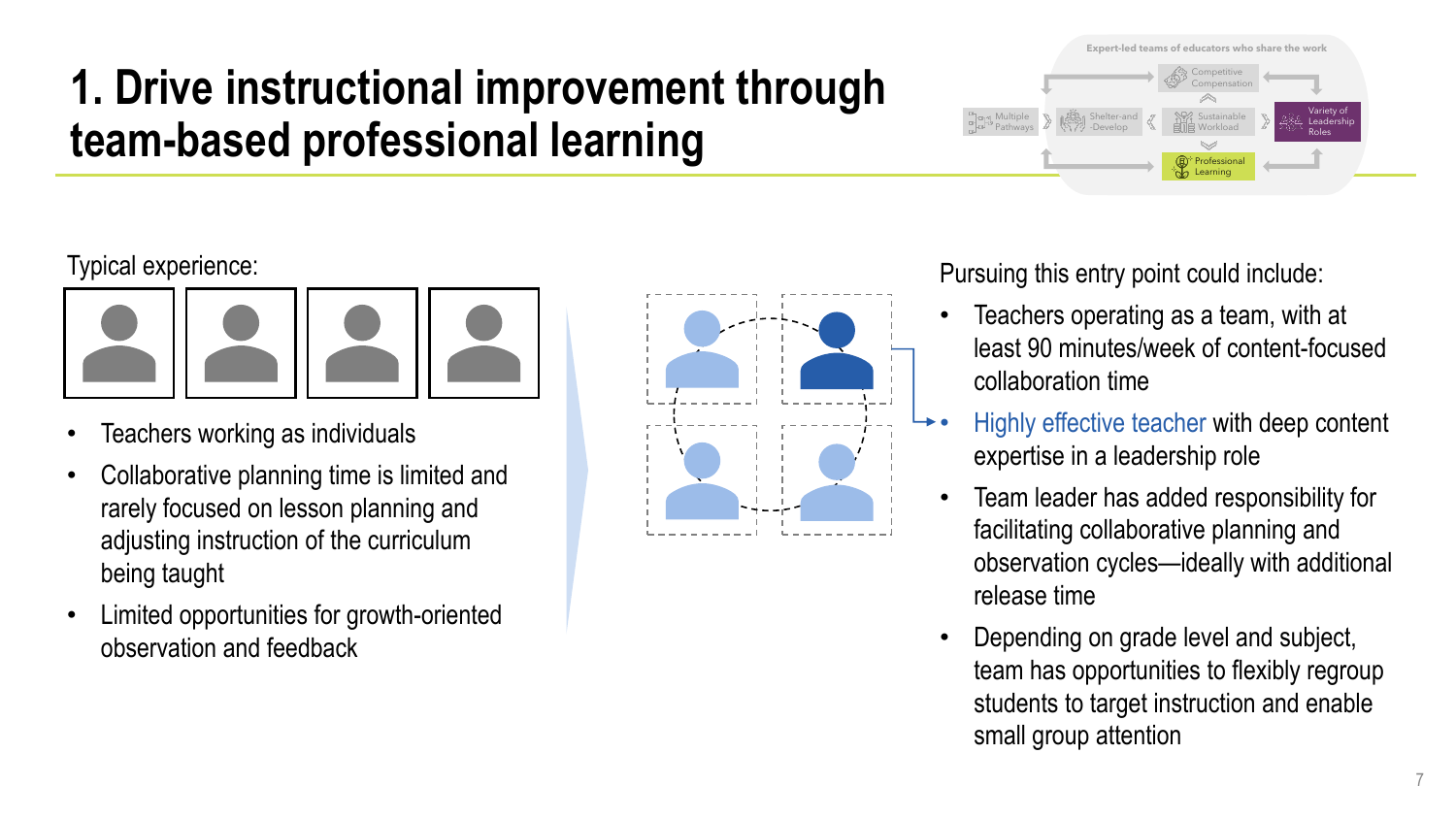

| <b>Element</b>                                        | <b>From: Traditional PD</b>                                                                                                          | <b>To: Connected Professional Learning</b>                                                             |
|-------------------------------------------------------|--------------------------------------------------------------------------------------------------------------------------------------|--------------------------------------------------------------------------------------------------------|
| Rigorous, comprehensive,<br>curricula and assessments | Curricula may lack rigor to meet College-<br>and Career-Ready Standards and/or<br>sufficient aligned lesson plans and<br>assessments | Curricula, vetted by experts, adapted by<br>teachers, linked to sample lesson plans and<br>assessments |
| Content-focused, expert-led<br>collaboration          | Most planning done individually, with<br>teams focused on administrative issues                                                      | 90 minutes/week of expert-led collaborative time<br>with teachers who teach the same content           |
| Frequent, growth-oriented<br>feedback                 | Annual observations for formal<br>evaluations, with occasional visits from a<br>district coach                                       | Weekly observations and feedback from a<br>school-based instructional leader with content<br>expertise |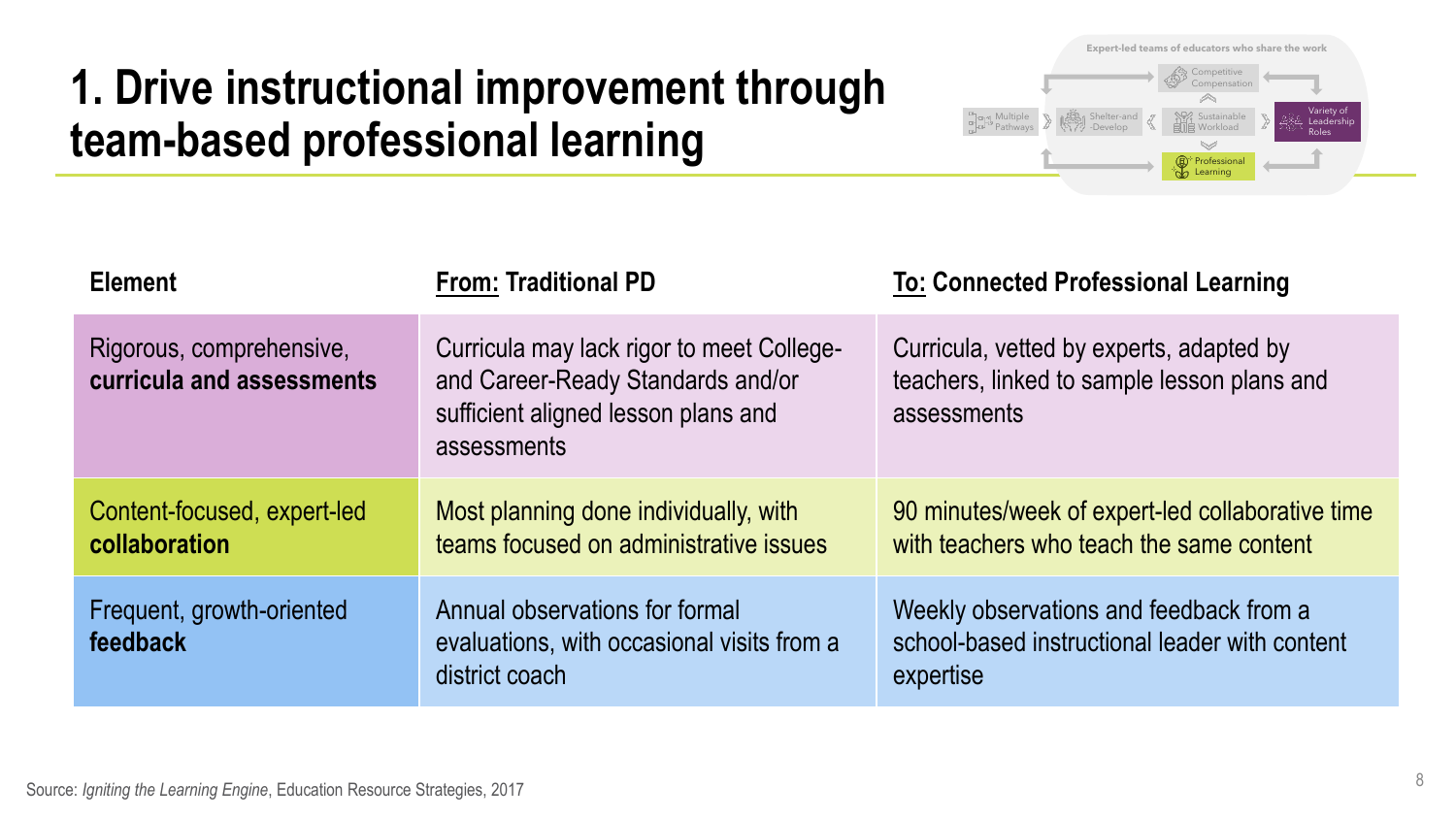



**Teacher hours/year by activity**

Source: *Igniting the Learning Engine*, Education Resource Strategies, 2017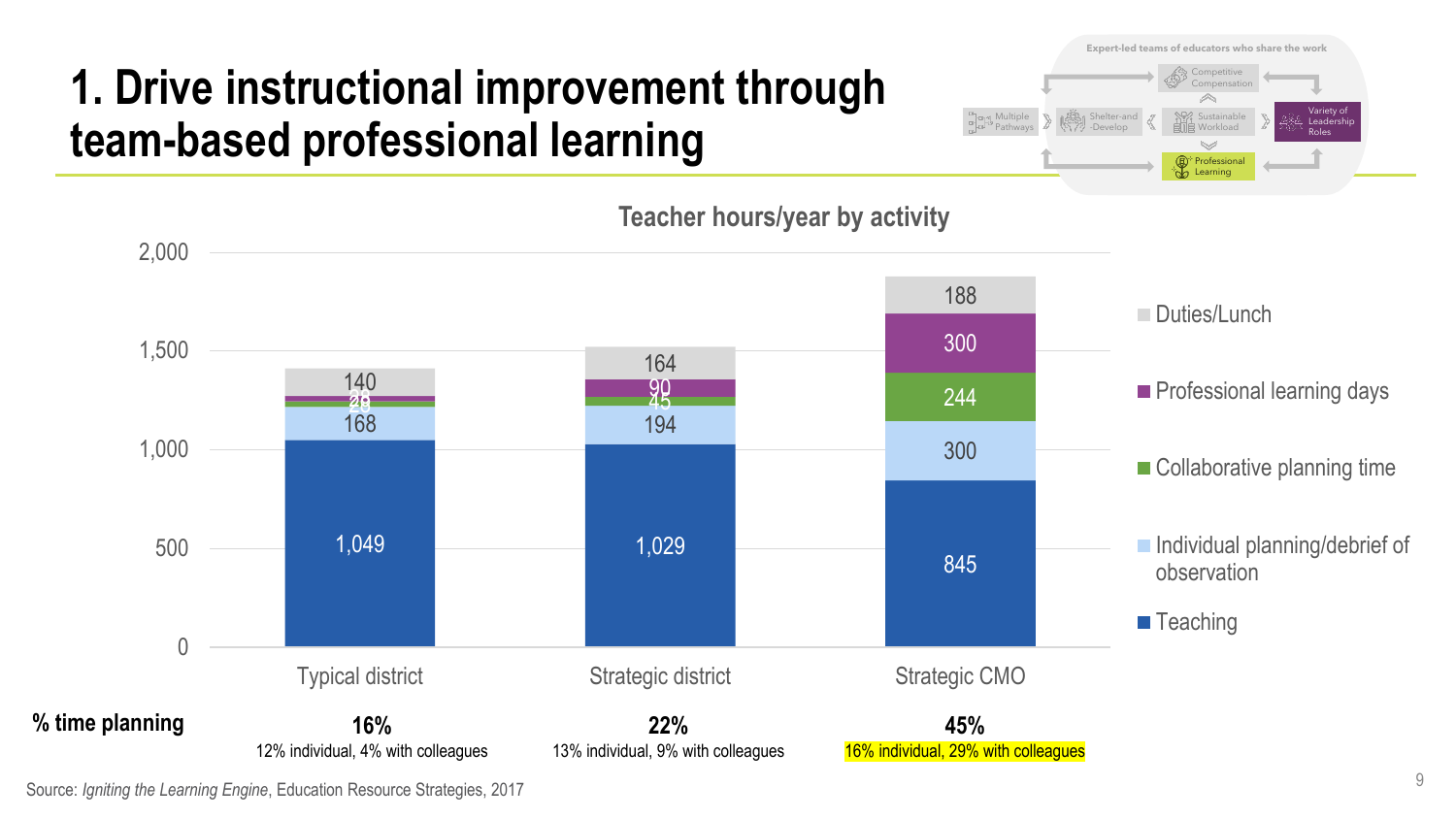#### **Foundations**

- High-quality instructional materials and aligned assessments
- Ability to organize long blocks (ideally 90 consecutive minutes/week) for shared-content collaborative planning
- Ability to create sharedcontent teams of at least three teachers, either in the same grade & subject or in cross-grade or crossschool content teams

#### **Leading indicators of success**

- Shared-content teacher teams are led by instructional experts and meet for 90 min/week
- Content-based teams use specific protocols to collaboratively plan lessons aligned to curricula, review student work, and plan to adjust practice based on student needs and teacher strengths and development needs
- Instructional experts observe and provide growth-oriented, actionable coaching and feedback to colleagues, ideally on a bi-weekly basis
- Teachers report increased comfort with the assigned curriculum and that they receive more support to strengthen instructional practice

#### **To sustain and deepen change**

<sup>+</sup> Professiona  $\mathbb{Z}$  Learning

**Expert-led teams of educators who share the work**

Competitive Compensation Sustainable Workload

Variety of Leadershi Roles

Shelter-and -Develop

Multiple Pathways

- Codify teacher leadership roles, with added pay and/or release time, into a career pathway model for the most effective educators
- Expand shared-content team membership through introduction of pre-service teaching residents, specialists, non-core teachers or other potential new teachers
- Adjust schedules and team staffing to ensure all educators on the team, including team leaders, have sustainable workloads and schedules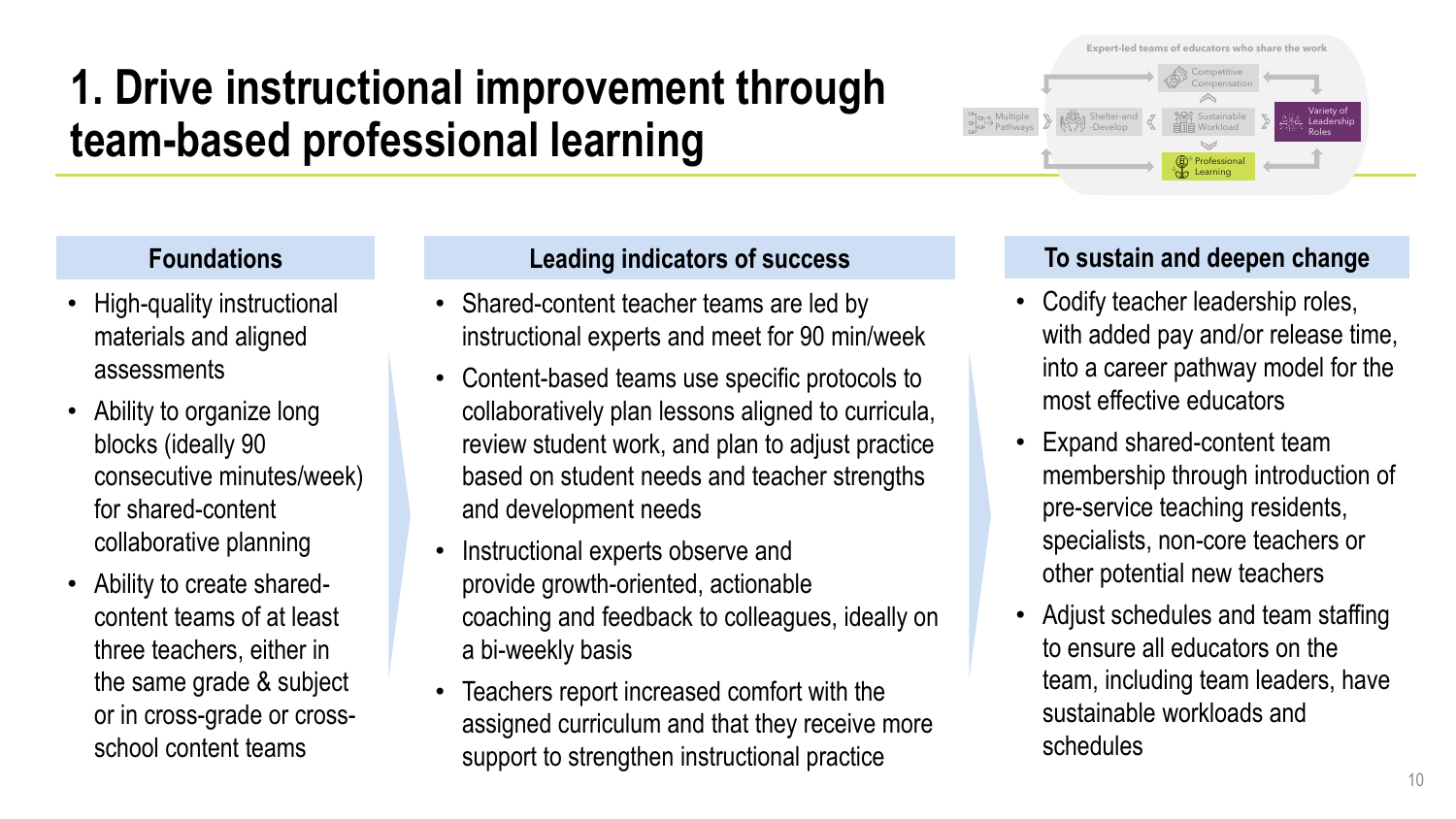## **2. Improve the sustainability of the core teaching job**

### **Traditional teaching job**

- Wall-to-wall teaching days with limited breaks
- Short planning periods with little opportunity for deep collaboration with peers
- In secondary schools, responsibility for well over 100 students
- Few opportunities to build authentic relationships with and provide meaningful social-emotional support to individual students
- **Widespread exhaustion and burnout, leading to high turnover, especially among rookie teachers and in our highest-need schools**

#### **A more sustainable teaching job**

Multiple Pathways

- Lower teaching loads and utilization (percent of day teaching) for educators in priority grades and subjects
- Limited non-instructional responsibilities to create more time for instructional planning, teaching and relationship building

Shelter-and -Develop

**Expert-led teams of educators who share the work**

**S**ustainable Workload

**D** Professiona Learning

**Competitive Compensation** 

> Variety of Leadership Roles

- Access to state-of-the-art technology and tools that save time and help teachers address instructional challenges
- A longer and more flexible school day and/or year to enable this work
- **More time for reflection, collaboration, and building individual connections with students, lowering pressure on teachers and ultimately reducing burnout and turnover**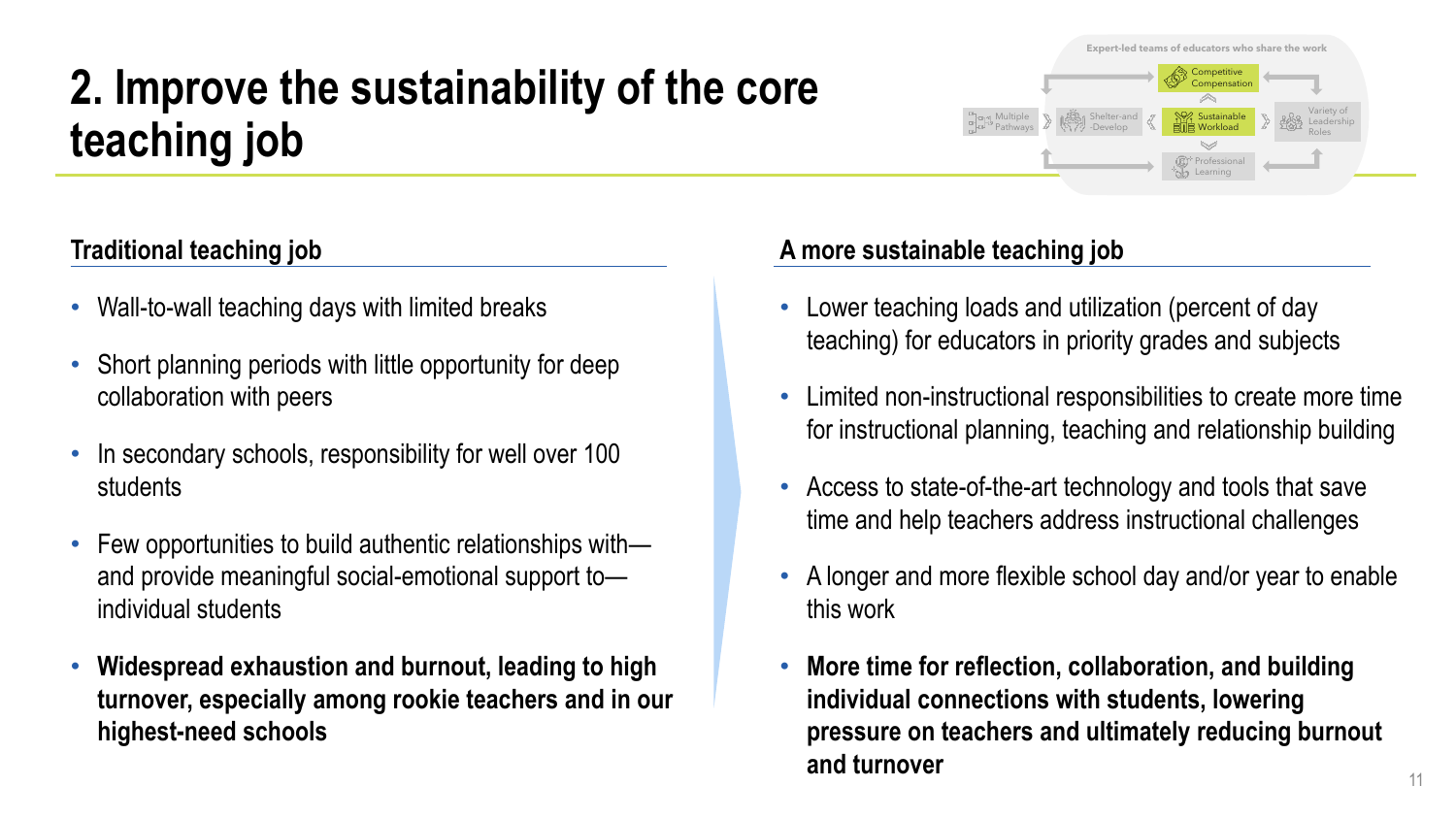### **2. Improve the sustainability of the core teaching job**

**Expert-led teams of educators who share the work Competitive Compensation**  $\curvearrowright$ Variety of See Sustainable <sub>19</sub> Multiple Shelter-and Leadership -Develop **BIR** Workload a<sup>j o</sup> Pathways Roles $\smile$ **Professional** Co Learning

|                                |                                 | More sustainable                                                           | More sustainable                                                           | <b>Shared part-time roles</b>                                                    |                |
|--------------------------------|---------------------------------|----------------------------------------------------------------------------|----------------------------------------------------------------------------|----------------------------------------------------------------------------------|----------------|
| <b>Teacher experience</b>      | <b>Traditional</b>              | individual role                                                            | individual role                                                            | $8:30a-12:30p$                                                                   | $11:00a-3:00p$ |
| Lead teaching                  | 5 hours/day                     | 5 hours/day                                                                | 4 hours/day                                                                | 3 hours/day                                                                      | 3 hours/day    |
| <b>Collab teaching</b>         | n/a                             | n/a                                                                        | 1 hour/day                                                                 | n/a                                                                              | n/a            |
| <b>Individual Planning</b>     | 45 min/day x 4 days/wk          | 45-60 min/day x 4 days/wk                                                  | 45-60 min/day x 4 days/wk                                                  | n/a                                                                              | n/a            |
| <b>Collab Planning</b>         | 45 min x 1 day/week             | 90 min x 1 day/week                                                        | 90 min x 2 days/week                                                       | 1 hour/day                                                                       | 1 hour/day     |
| <b>Duties</b>                  | Arrival, lunch and<br>departure | 4 days/week, arrival or<br>departure; no lunch duties                      | <b>None</b>                                                                | Arrival                                                                          | Departure      |
| <b>MS/HS only</b>              |                                 |                                                                            |                                                                            |                                                                                  |                |
| <b>Distinct courses taught</b> | Up to $3$                       | 1 or $2$                                                                   |                                                                            | 1 or $2$                                                                         | 1 or $2$       |
| Student load /<br>class size   | Same for all teachers           | Reduced for high-priority<br>grades and subjects and/or<br>rookie teachers | Reduced for high-priority<br>grades and subjects and/or<br>rookie teachers | Higher class sizes are possible<br>because each teacher teaches<br>fewer periods |                |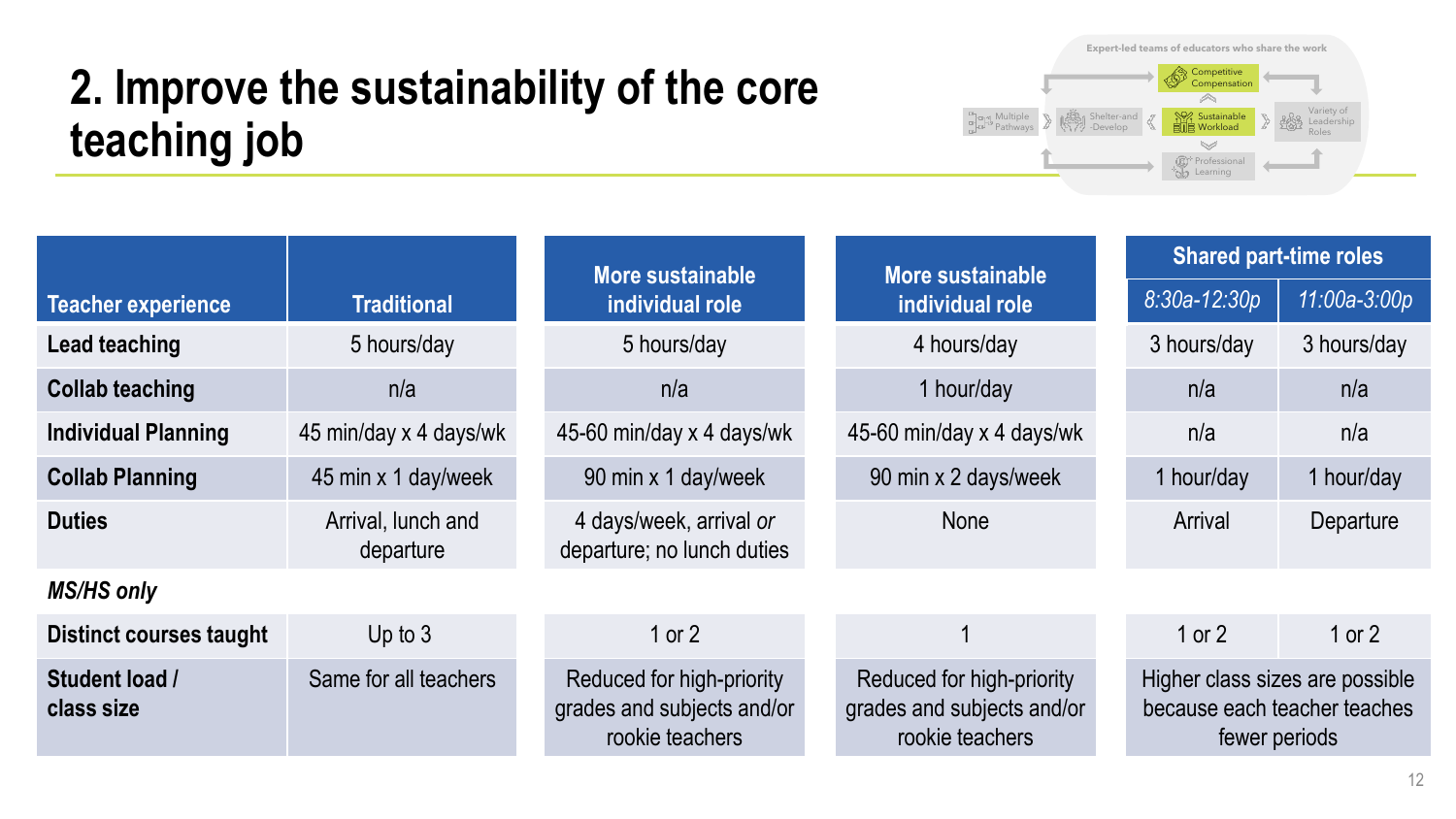## **2. Improve the sustainability of the core teaching job**

#### **Foundations**

- High-quality instructional materials and aligned assessments
- Role flexibility (existing or newly created) that expands the definition of who can support students and how educators' days and weeks are organized
- Strategic vision of a realigned compensation system that enables varied role definitions and responsibilities

#### **Leading indicators of success**

- Schedules that enable more time for individual and collaborative planning
- Variation in instructional responsibilities with lower class sizes, teaching loads and teaching time for teachers in high-priority grades and subjects
- Inclusion of non-traditional staff in instructional and non-instructional activities, with appropriate training and supervision
- Shift among school leaders and other staff from a resource-deficit mindset to a creative, assetbased approach that considers resources available within and beyond the school building

#### **To sustain and deepen change**

**Expert-led teams of educators who share the work**

**Competitive Compensation** 

**Sandara** Sustainable 罰官 Workload

Variety of Leadership Roles

**A**<sup>+</sup> Professiona Learning

Shelter-and -Develop

Multiple Pathways

- Define leadership pathways that enable deeper supports for teachers in the "core job" and create growth opportunities for the most effective educators
- Expand strategy to include shelterand-develop opportunities for rookie teachers and compensated shelter-and-develop opportunities for pre-service teachers
- Leverage improved value proposition in recruitment and retention efforts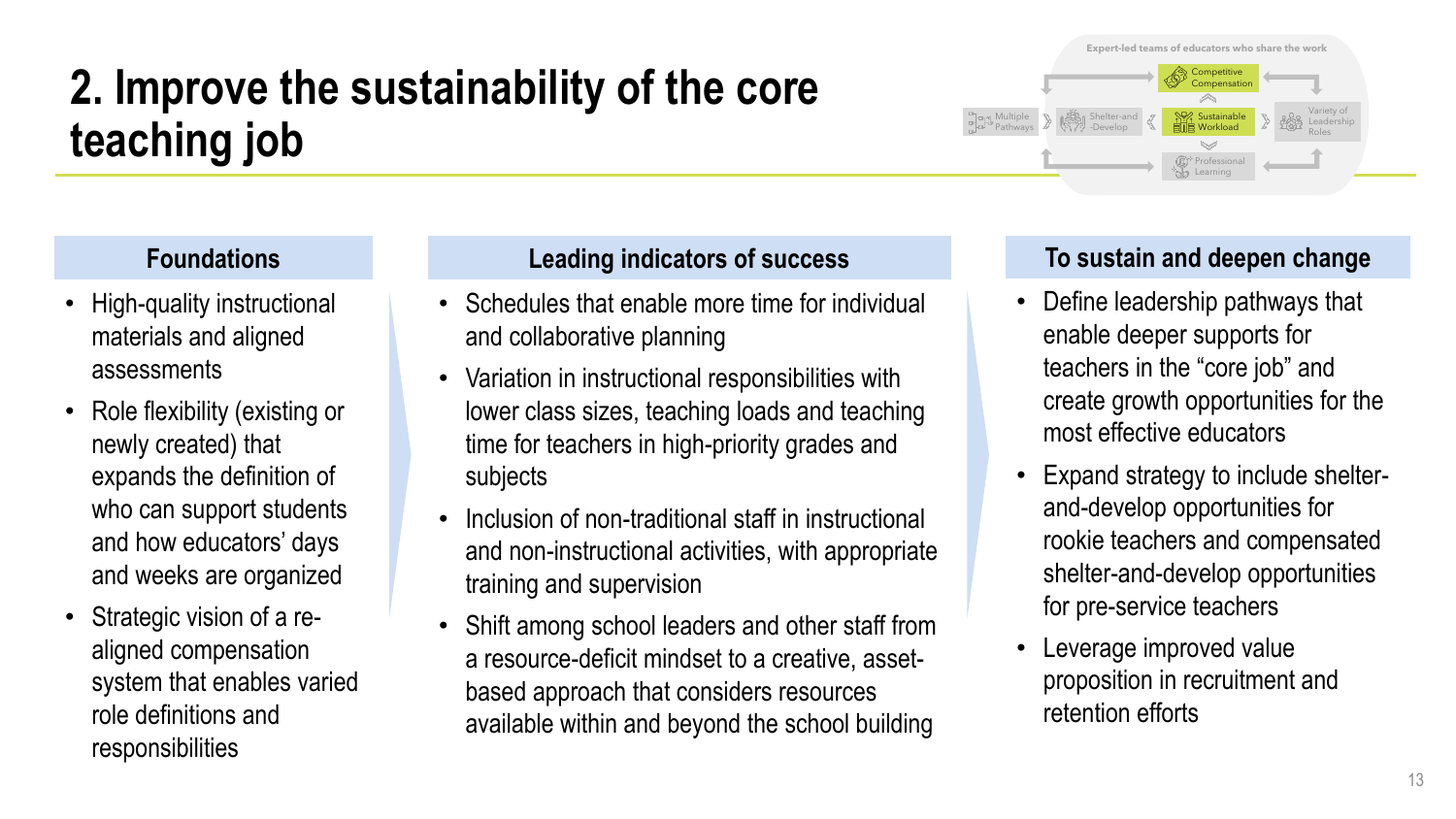#### **Expert-led teams of educators who share the work** Competitive Compensatio Variety of Multiple Sustainable Shelter-and **Leadership** Pathway -Develop Workload Roles  $\sim$ Professional Learning

#### **From:**

- **Heavy teaching loads** (time, class assignments, number of students), often equal to or greater than those of more experienced teachers
- **Largely independent planning time**, with weekly group meetings disconnected from curricular content
- **Occasional observation with limited feedback,** typically focused on general classroom management and instructional practice

| <u>To:</u>                    | <b>SHELTER</b>                                                                                                                                                             | 1 DEVELOPMENT                                                                                                                                                                                                                                        |
|-------------------------------|----------------------------------------------------------------------------------------------------------------------------------------------------------------------------|------------------------------------------------------------------------------------------------------------------------------------------------------------------------------------------------------------------------------------------------------|
| <b>Definition:</b>            | Simplifying the job                                                                                                                                                        | Training and learning                                                                                                                                                                                                                                |
| Improves:                     | Retention                                                                                                                                                                  | <b>Effectiveness</b>                                                                                                                                                                                                                                 |
| Why:                          | Teachers will stay if their workload is<br>manageable while they improve their<br>craft                                                                                    | Teachers will become more effective with<br>increased coaching and professional<br>learning opportunities                                                                                                                                            |
| <b>Example</b><br>approaches: | Rookies teach a reduced load,<br>$\bullet$<br>giving them fewer students and<br>more free periods<br>Rookies have reduced lesson<br>$\bullet$<br>planning responsibilities | Rookies receive weekly cycles of<br>$\bullet$<br>observation-followed by direct<br>feedback and coaching-from<br>instructional experts<br>Rookies have protected time weekly to<br>$\bullet$<br>observe a mentor teacher model<br>excellent teaching |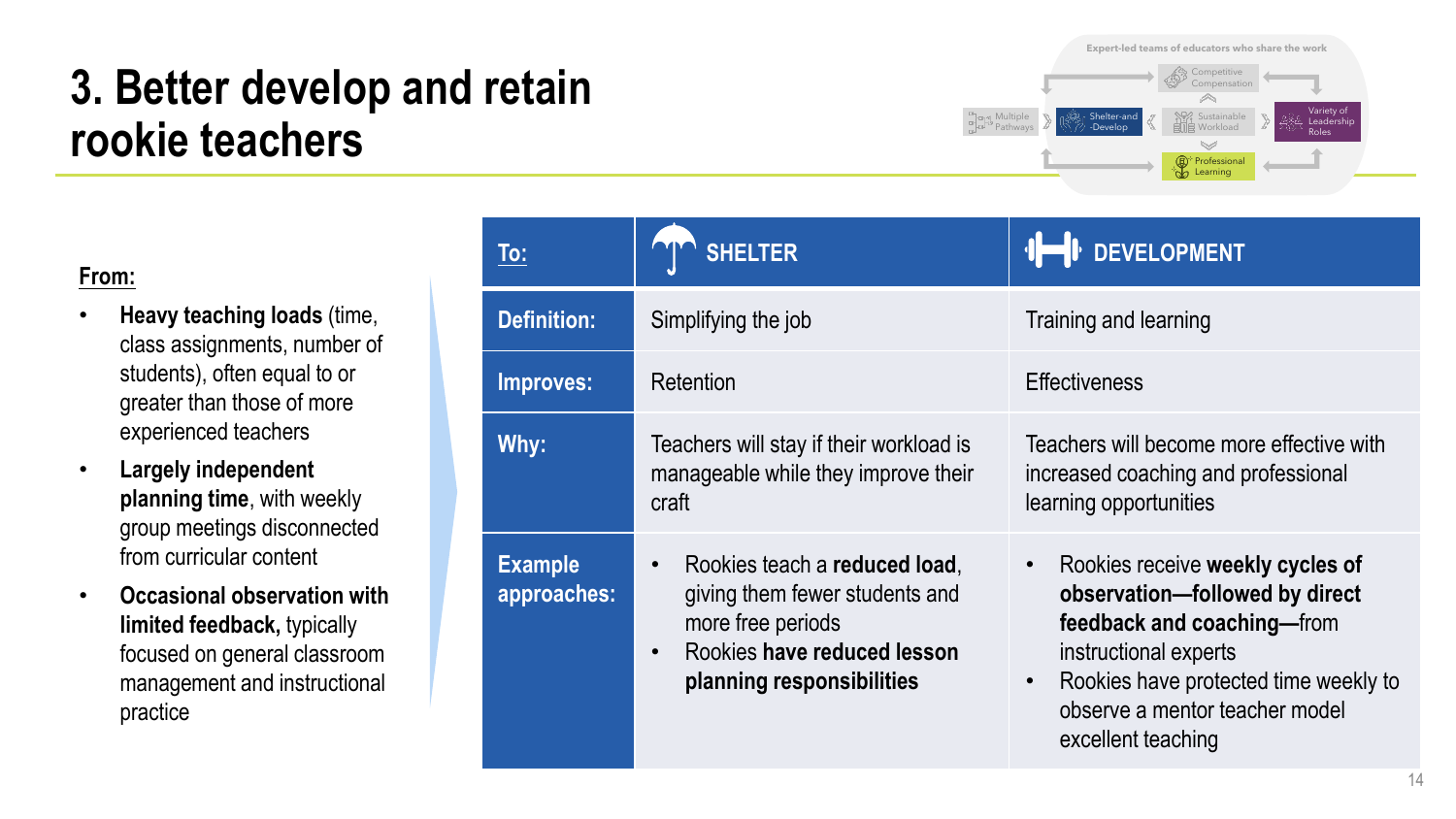

**Class Size:** 20

**Class Size:** 

20

**Class Size:** 

20

**Class Size:** 

30

A strategic variation would increase class size for the mentor-rookie pair while lowering other class sizes and overall group sizes.





Alternatively, the resident or rookie could be based in one guiding teacher's classroom but also push into other classrooms to work with small groups and observe other teachers. **This works especially well where schools have existing team structures.**

Multiple Pathway Shelter-and -Develop

#### *Or*

By consolidating homerooms and increasing class sizes, the team could include two residents (or apprentices or rookies) who push into other classrooms to work with small groups, co-lead instruction, and observe. **This works well when the next best alternative is to fill a vacancy with a long-term sub.**



Variety of **Leadership** Roles

**Expert-led teams of educators who share the work**

Competitive Compensatio

Sustainable Workload

Professional Learning

 $\sim$ 

Rookie, resident or other supporting staff member

Other teachers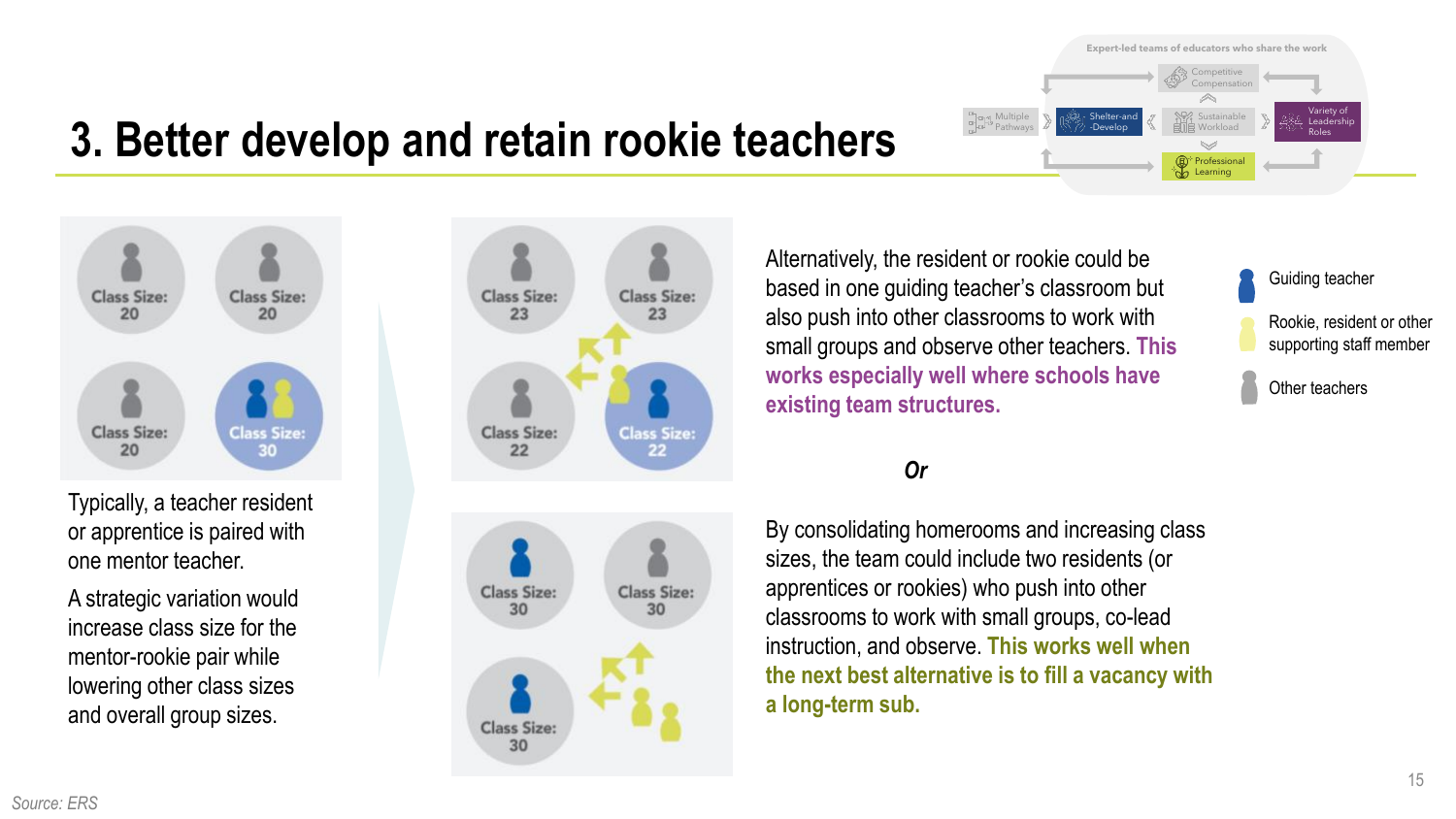

**Louisiana DOE helped schools create "shelter and develop" models that reduce rookie workloads and add expert support**

| <b>Period</b>  | <b>Typical Teacher</b>     | <b>Teacher Resident</b>       |                                                                                                                                                        |
|----------------|----------------------------|-------------------------------|--------------------------------------------------------------------------------------------------------------------------------------------------------|
|                | Solo Lead Teach            | <b>Collaborative Planning</b> | <b>Co-Planning</b><br>Shelter: Reduces lesson planning responsibilities for resident                                                                   |
| $\overline{2}$ | <b>Individual Planning</b> | with Mentor                   | Develop: Resident has significant time to internalize curricula<br>and deepen content knowledge with support from mentor                               |
| $\overline{3}$ | Solo Lead Teach            | <b>Solo Lead Teach</b>        | teacher                                                                                                                                                |
| 4              | Solo Lead Teach            | <b>Solo Lead Teach</b>        |                                                                                                                                                        |
| 5 <sup>5</sup> | Lunch                      | Lunch                         | <b>Co-Teaching</b>                                                                                                                                     |
| $6\phantom{a}$ | Solo Lead Teach            | <b>Co-Teach with Mentor</b>   | Shelter: Resident has reduced workload (solo teaches for 3<br>periods instead of 6 / day)<br>Develop: Co-teaching provides opportunity for resident to |
|                | Solo Lead Teach            | <b>Co-Teach with Mentor</b>   | Observe mentor teacher model excellent teaching<br>Receive daily real-time coaching and feedback                                                       |
| 8              | Solo Lead Teach            | <b>Solo Lead Teach</b>        |                                                                                                                                                        |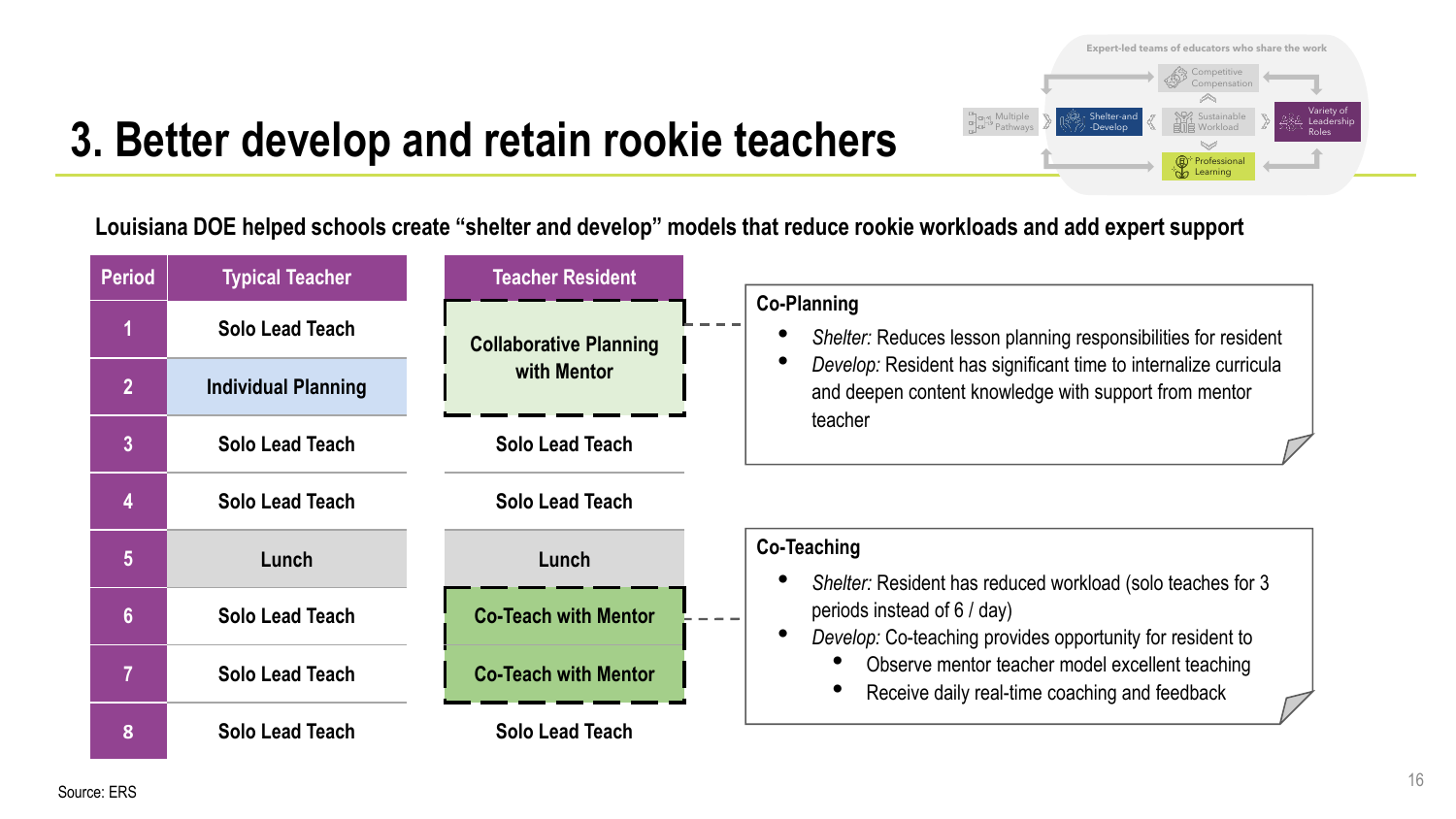

#### **All teachers, regardless of expertise:**

- Teach 6 of 7 periods
- Standard class sizes
- 1 period for individual planning (4 days/week) or collaboration (1 day/week)
- No time for observation or feedback to each other

|                | Rookie Teacher                           | Coach/Math expert                    | Rookie Teacher                                    |  |
|----------------|------------------------------------------|--------------------------------------|---------------------------------------------------|--|
|                | <b>Co-Teaching</b> $10th$ grade math     |                                      | Solo Lead Teach 9th grade math                    |  |
| $\overline{2}$ | Solo Lead Teach 9th grade math           | <b>Co-Teaching</b> $10th$ grade math |                                                   |  |
| 3              | <b>Solo Lead Teach</b> $10th$ grade math | Observation or indep planning        | Solo Lead Teach 9th grade math                    |  |
| 4              | <b>Collaborative Planning</b>            |                                      |                                                   |  |
| 5              | Solo Lead Teach 10th grade math          | <b>Co-Teaching</b> $9th$ grade math  |                                                   |  |
| 6              | Co-Teaching $9th$ grade math             |                                      | Solo Lead Teach 10th grade math                   |  |
|                | <b>Solo Lead Teach</b> $10th$ grade math | Observation or indep planning        | <b>Solo Lead Teach</b> 9 <sup>th</sup> grade math |  |

#### **Rookies:**

- Teach four periods independently each day
- Co-teach two periods daily with Ms. Black
- Have daily collaborative time led by Ms. Black
- Can be observed in action during co-teaching and independent teaching

#### **Expert Coach:**

- Co-teaches four periods daily: two with each rookie
- Leads daily planning with the team for up to 5 hours/week. Focus on lesson planning, student data review and feedback on current practice
- Retains two periods/day for observing rookies and preparing to lead collaboration
- Recognized/paid more for expertise and leadership

17

*Source: ERS 2018. Growing Great Teachers: How school system leaders can use existing resources to better develop, support, and retain new teachers—and improve student outcomes*

**Traditional, undifferentiated model "Shelter-and-develop" model with expert-led team**

**Expert-led teams of educators who share the work**

Professional Learning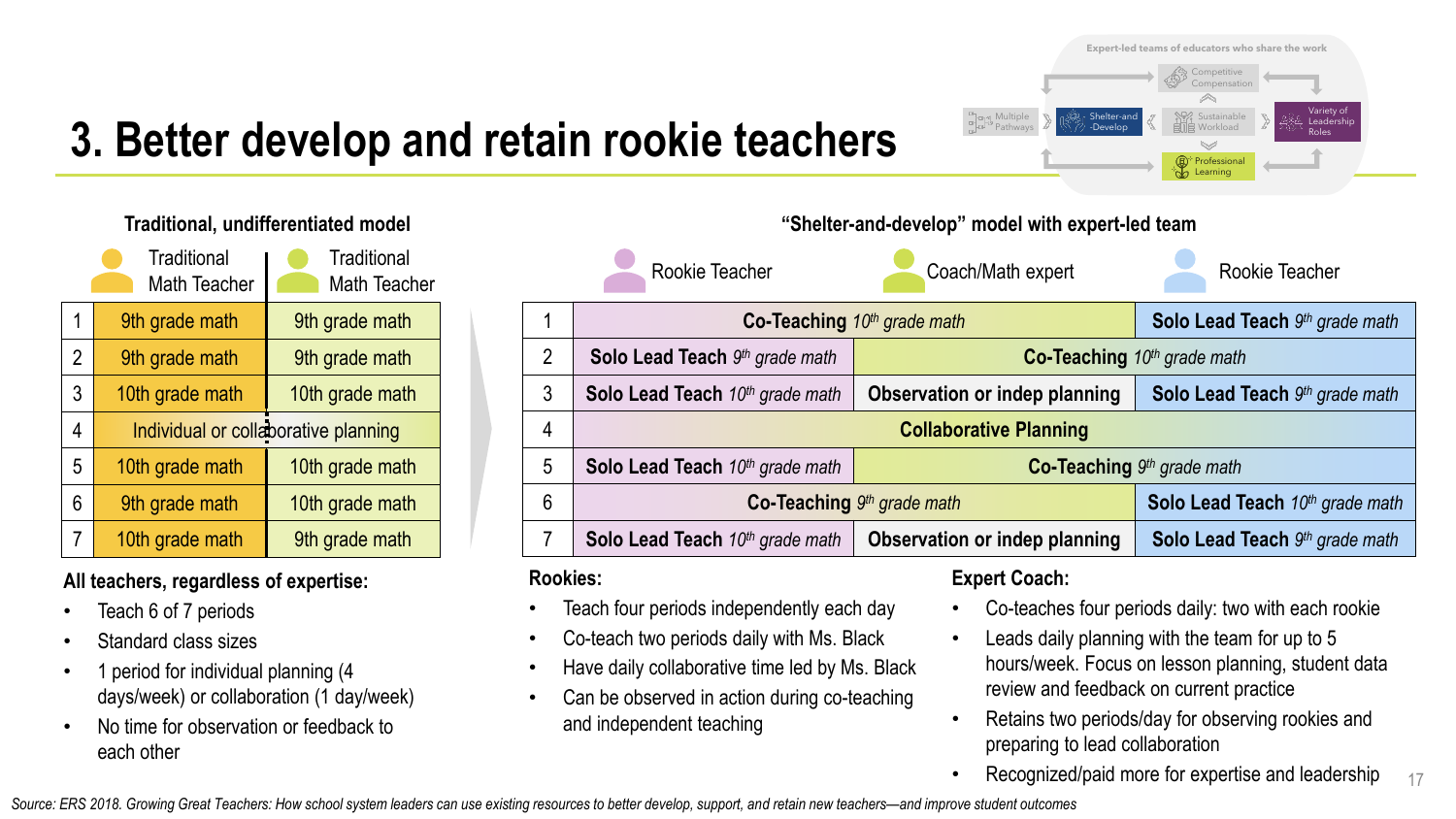#### **Foundations**

• Rookie teachers\* can be strategically assigned to teams that include at least one instructional content expert

\* "Rookies teachers" could include newly credentialed teachers of record, teaching residents and/or provisionally certified educators. A similar strategy can be employed for less effective teachers.

#### **Leading indicators of success**

- Rookies benefit from both shelter (lower teaching loads, fewer responsibilities) *and* development (observation, coaching and mentorship) support
- Team schedules incorporate significant blocks of shared-content collaborative time, with protocols and support to use the time productively
- Teacher *leader* schedules include time to prepare and lead collaboration, observation and feedback
- Rookies and teacher leaders collaborate in both planning *and* delivery of instruction
- Members of teaching teams seek additional opportunities to support each other's practice
- Rookie teachers report being less overwhelmed and exhibit fewer signs of burnout

#### **To sustain and deepen change**

- Codify, refine and expand teacher leadership roles for both rookie support and broader instructional leadership and impact
- Develop strategic compensation model that codifies pay for preservice teachers and higher pay increases for teacher leaders
- Differentiate roles and responsibilities for rookies, experienced teachers and teacher leaders through adjustments to class size and student assignment

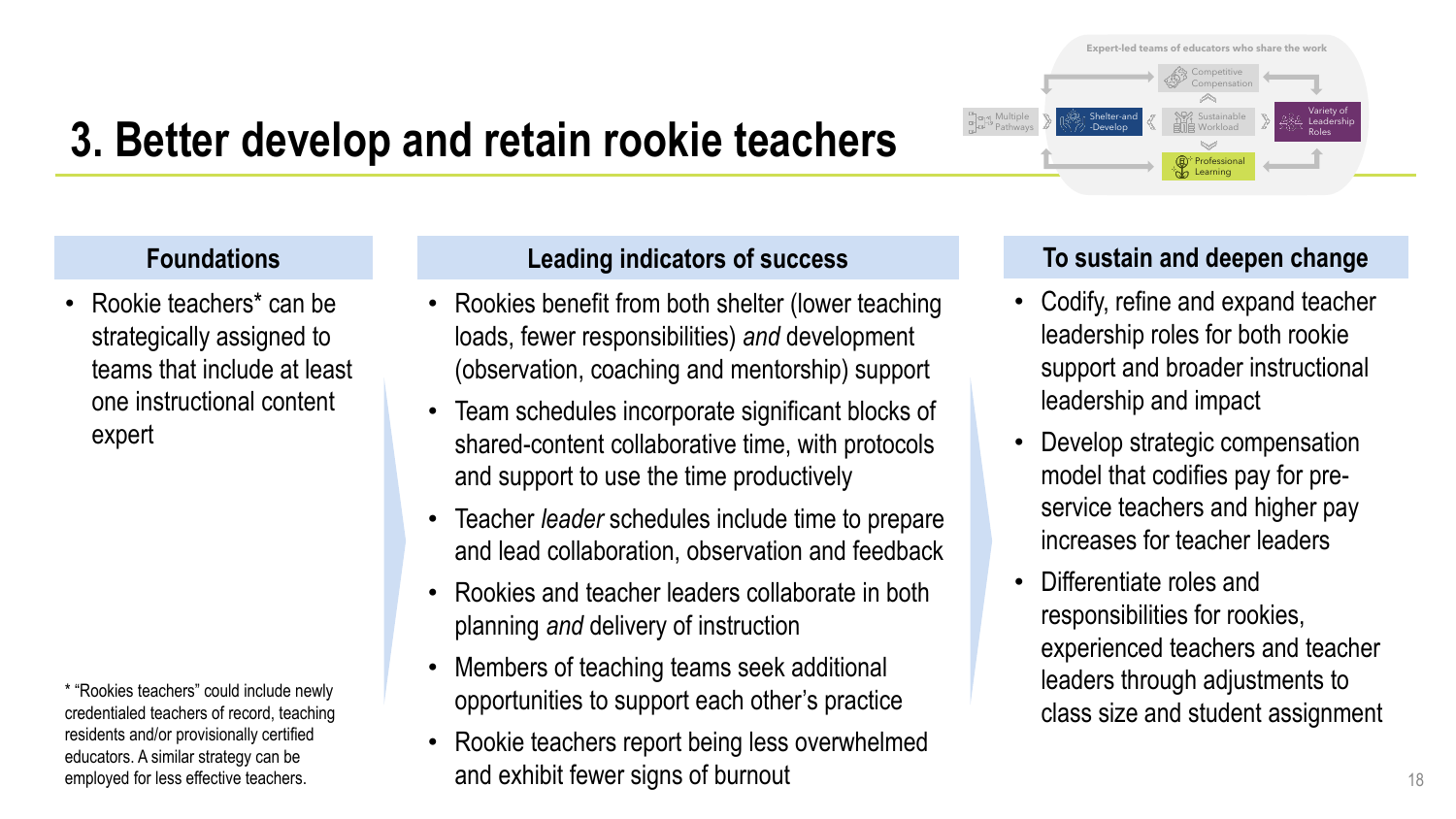### **Traditional compensation scheme**

- Teacher pay dictated by years of experience (steps) and level of post-graduate education (lanes)
- The majority of available salary above base is not available to teachers until they have at least ten years of experience
- Limited to no compensation for pre-service teachers
- Starting salary that is not competitive with other entry-level jobs for college graduates
- Few opportunities for compensated leadership opportunities that incorporate daily studentfacing instructional work

### **Strategic approach linking compensation and career paths**

- Teacher pay shaped by a combination of experience (with at least minimal effectiveness), responsibilities and impact
- Multiple opportunities for professionals to engage in instruction and student support outside of the traditional full-time teaching role, including part-time, job-sharing and off-site opportunities
- Pay increases are targeted to teachers who achieve at least minimum effectiveness, with larger increases for consistently most effective teachers
- Salary rises rapidly during a teacher's first 7-10 years, improving the value proposition when educators are at highest risk of leaving the job
- Pre-service teachers are paid enough to reduce economic barriers to entry to the teaching profession
- Rookie teachers earn a competitive and livable wage for the region
- Multiple opportunities for the most effective teachers to take on instructionally focused, student-facing leadership opportunities

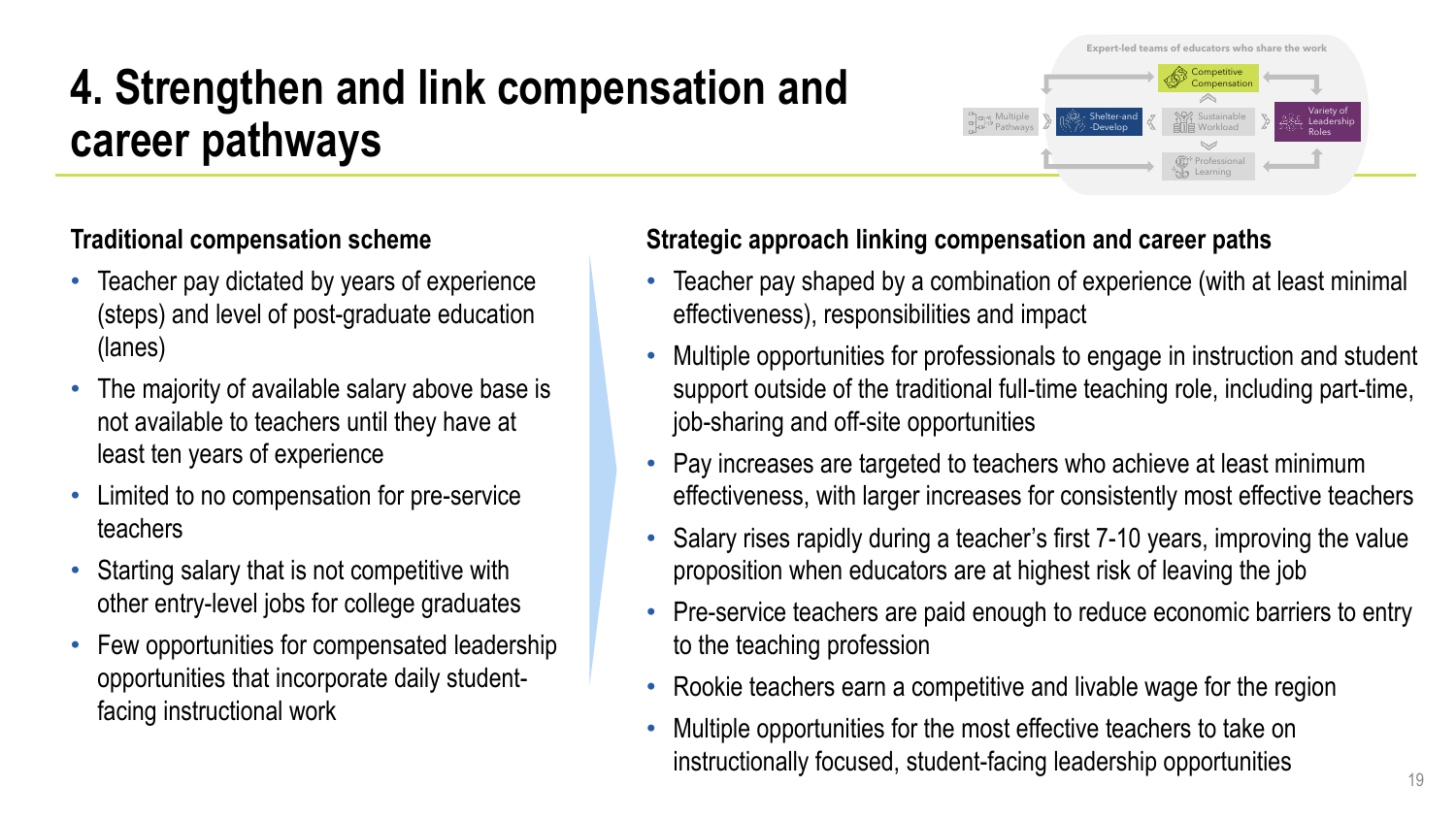



**Resource shifts to support a more strategic salary curve for early-to-mid-career teachers include:**

- Varying pay based on teacher role and impact, e.g. leadership pathways, "effectiveness steps"
- Winding down "lane pay" for advanced degrees that show little correlation with student impact
- Restructuring teams to include a mix of experienced, novice and pre-service educators
- Adopting innovative delivery models for targeted grade levels and courses, including use of technology and third-party partners
- Seeking increases in state or municipal funding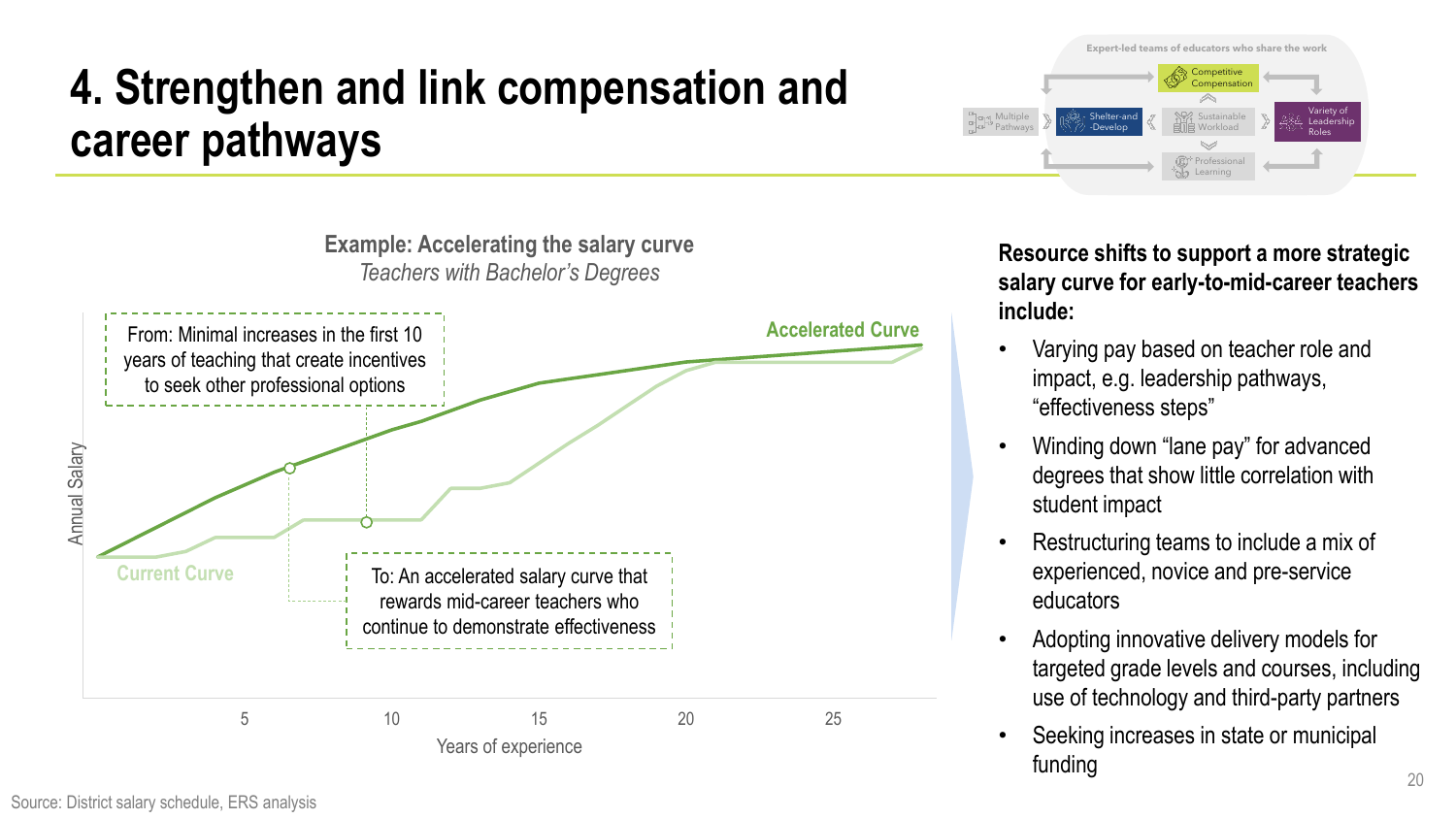**Expert-led teams of educators who share the work** Multiple Pathways Sustainable Workload Variety of Leadershi Roles Shelter-and -Develop **Competitive** Compensatio (風) Professiona Learning

**DC Public Schools operates a career pathways model designed to recognize and reward both experience and impact**



- Teachers move through LIFT stages based on earning Effective or Highly Effective ratings
- As teachers move through LIFT stages:
	- School and district leadership opportunities increase *and*
	- The number of formal observations per year decreases
- All Effective and Highly Effective teachers earn annual step increases per union contract
- Advanced, Distinguished, and Expert Teachers earn significantly larger base salary increases
- **Highly effective teachers in high-poverty schools can earn up to \$25,000 more in bonuses/year**

"The highest stage of the LIFT ladder is reserved for teachers who have dedicated many years to the district.

"Teachers can only advance further on the LIFT ladder—they cannot move backwards."

– DCPS LIFT Guidebook, 2021-22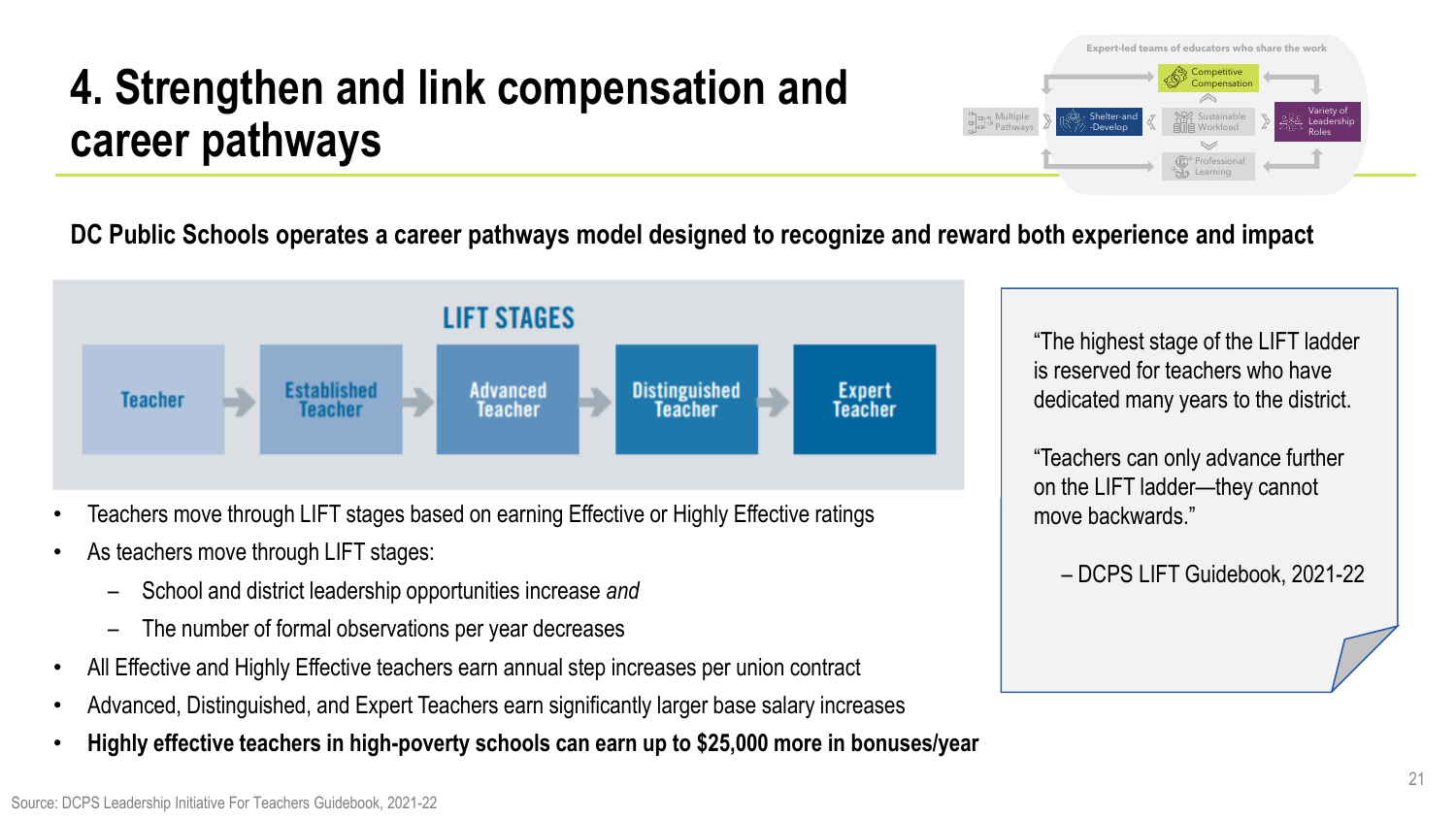- Ability to vary roles and responsibilities among teachers at different points in their careers
- Ability to target pay increases based on career path, role and impact (i.e., not automatically applying across-the-board pay increases)
- Willingness to offset compensation increases with other resource tradeoffs and/or infusions of state or local funding

#### **Foundations Leading indicators of success To sustain and deepen change**

- Highly effective teachers taking on more and/or more complex responsibility are rewarded with higher compensation
- Teachers report increased satisfaction with compensation and increased optimism about likelihood to remain in a full-time or hybrid teaching role
- Lower teacher turnover where the system has targeted new compensation dollars

**Expert-led teams of educators who share the work**

Competitive Compensation

> **Sustainable** Workload

**(A)** Professional Learning

Variety of Leadershi Roles

Multiple Pathways Shelter-and -Develop

- Apply a continuous improvement approach to understanding and building on success of teacher leaders who are having the greatest impact on their peers and students
- Refine and expand teacher leadership roles for rookie support and broader instructional leadership and impact
- Leverage teacher leader expertise in strategically organized teams that are grounded in job-embedded professional learning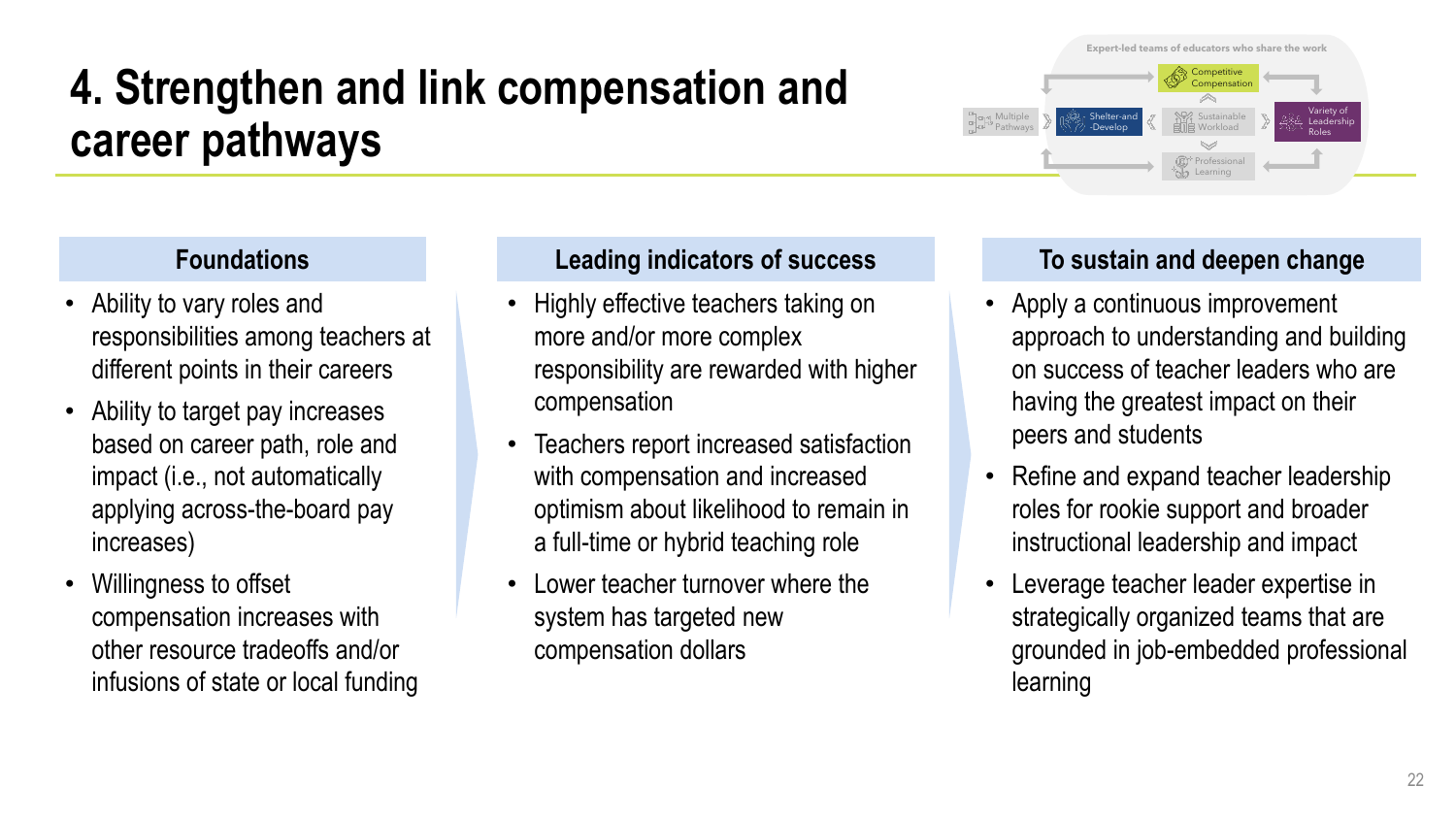

### **5. Diversify and expand the teaching force**

| <b>Dimension</b>                  | <b>Traditional approach</b>                                                                                                                                                                                                            | <b>Strategic approach</b>                                                                                                                                                                                                                                                                                                                                                                                                                      |
|-----------------------------------|----------------------------------------------------------------------------------------------------------------------------------------------------------------------------------------------------------------------------------------|------------------------------------------------------------------------------------------------------------------------------------------------------------------------------------------------------------------------------------------------------------------------------------------------------------------------------------------------------------------------------------------------------------------------------------------------|
| Sources of teaching<br>candidates | Colleges of education that may require some pre-service<br>clinical practice experience (classroom teaching hours)                                                                                                                     | A diverse portfolio of pathways into teaching, including:<br>Traditional colleges of education<br>Para-to-teacher pipelines<br>$\bullet$<br>Alternative certification programs<br>Mid-career transition pathways<br>$\bullet$<br>Residency models<br>Grow-your-own programs<br>Community-based recruitment                                                                                                                                     |
| <b>Barriers to entry</b>          | Candidates bear the cost of pursuing their degree and<br>achieving licensure<br>Candidates receive little to no compensation for pre-service<br>clinical practice time                                                                 | Generous financial aid for candidates from low-income families or under-represented<br>populations (e.g. Black, Latinx) and candidates working toward licensure in high-need subject<br>areas (e.g. Special Ed, HS, math, science)<br>Compensation for engaging in part- or full-time clinical practice that does not lead<br>$\bullet$<br>candidates to seek second or third jobs to make ends meet<br>Reduced-to-no cost to pursue licensure |
| Nature of support                 | An assigned mentor who may not teach in the same school or<br>content area as the candidate<br>Limited time and protocols for fully leveraging the mentor<br>relationship                                                              | Assignment to an expert-led team of educators<br>Significant opportunities for clinical practice with regular, growth-oriented observation and<br>feedback from an educator with expertise in the content being taught<br>Opportunities for mentorship alongside educators who share aspects of the candidate's<br>background and life experience                                                                                              |
| Incentives to stay                | Limited compensation increases for the first few years of a<br>teacher's career<br>No incentives to teach in high-need grades, subjects or schools<br>No incentives to stay in the district or school for a minimum<br>number of years | Significant salary increases for candidates who demonstrate effectiveness in their first<br>$\bullet$<br>years teaching<br>Explicit financial incentives to remain in placement schools for at least four years (assuming<br>baseline effectiveness) and/or teach in high-need schools and subjects                                                                                                                                            |